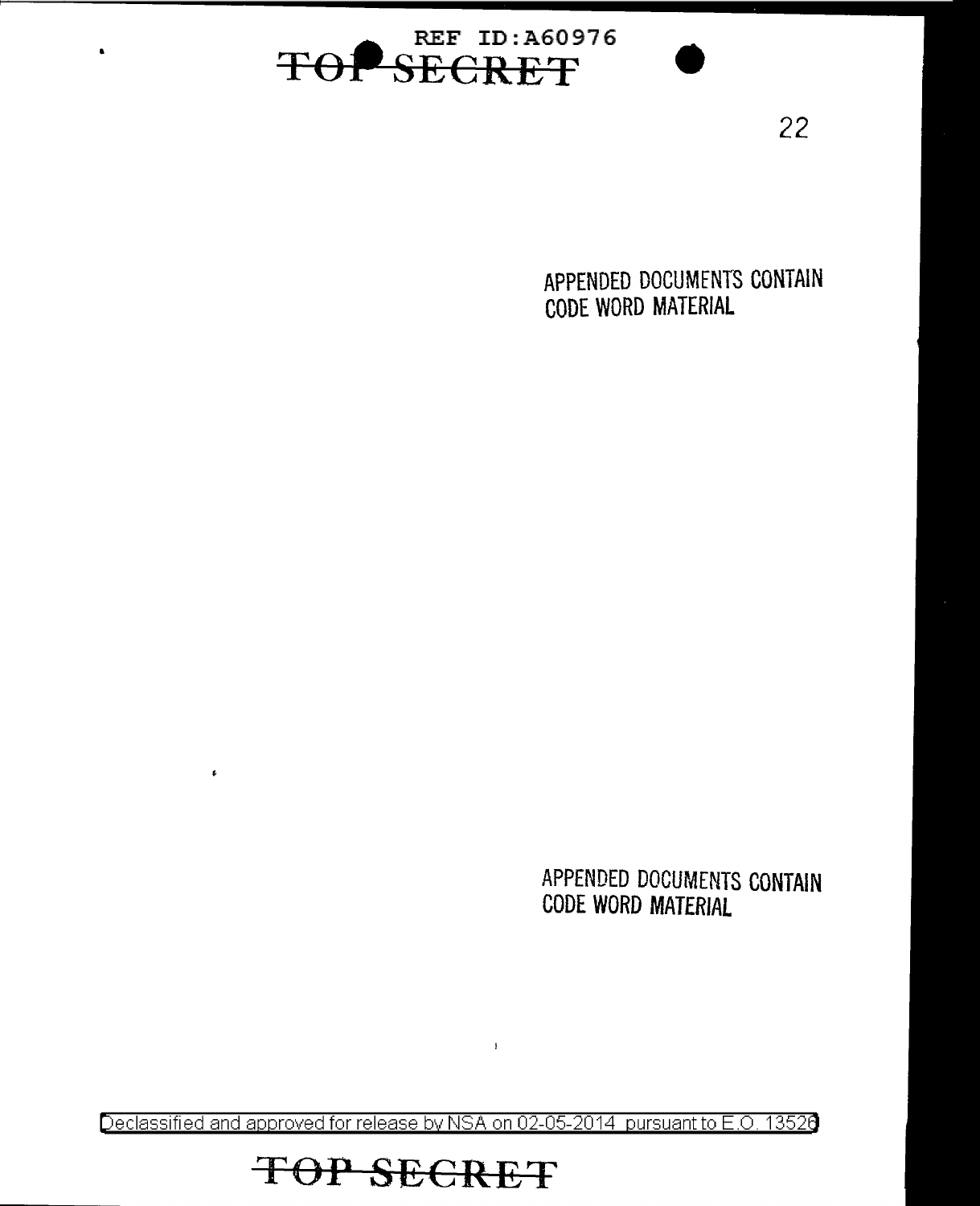# **EGROFAGOSAGCOR**

AFSAC: 73/3

EO 3.3(h)(2) PL 86-36/50 USC 3605

7 December 1950

#### MEMORANDUM FOR MEMBERS OF AFSAC:

COMINT Collaboration. Subject.

1. The question of whether the United States intends to collaborate with allied nations (other than the in the collection, processing, and dissemination of communication intelligence material appears to warrant serious consideration and study, on a priority basis, in view of:

a. The present world situation.

b. The broad scope of current negotiations in connection with NATO planning.

The consequent likelihood that either the  $U_{\circ}S_{\alpha}$ may at any time be approached with offers of or the or requests tor collaboration in the COMINT field.

d. The international complexion of any NATO or UN forces which will be engaged in any potential hostilities with the Union of Soviet Socialist Republics.

2. A prerequisite to the resolution of this question will be a determination of the extent and mechanics of world-wide U.S. collaboration with the lin wartime Combined Headquarters at Theater and lower revels. Obviously, this must be based upon a firm U.S. global COMINT structure, the planning for which should be undertaken without delay.

3. While the recent COMINT Conference was in the planning stages, the proposed that certain global questions be considered as items on the agenda. The USCIB Coordinator indicated that U.S. authorities were not prepared to consider these global matters formally, but were agreeable to informal discussions of these and other points which the Conferses proposed to take up.

 $-1-$ 

AFSAC: 73/3

### TOP SECRET ACORN

22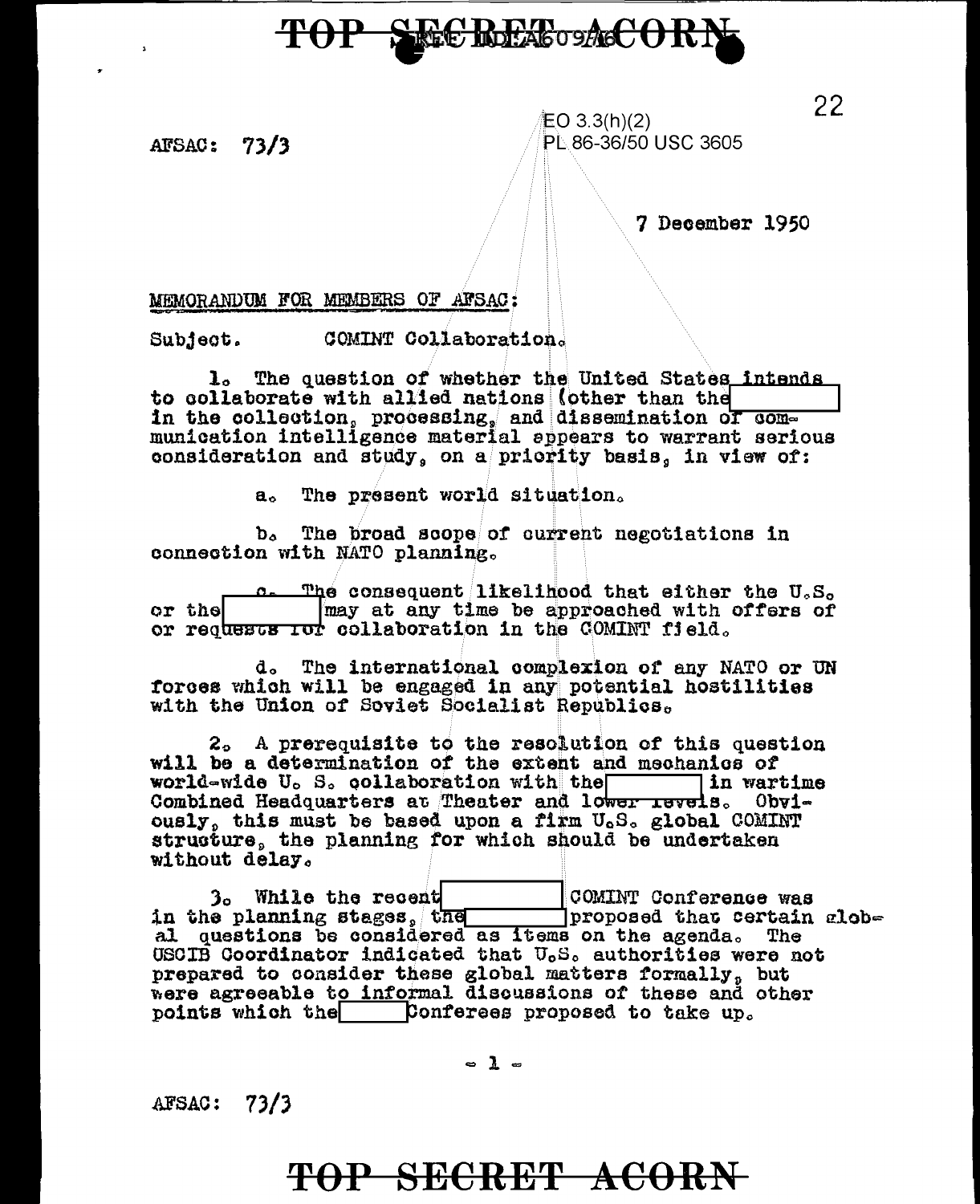

 $EO$  3.3(h)(2) AFSAC: 73/3 PL 86-36/50 USC 3605

7 December 1950

COMINT Collaboration. Subject:

 $L_2$  These informal discussions were held and brought to light certain points in the British approach to the problems. With respect to wartime collaboration, their thinking appeared not to have progressed<br>beyond the point of raising questions. However, with respect to wartime collaboration with third parties, the Thad reached certain tentative conclusions, which are summarized in Enclosure 1.

5. During the course of the informal discussions. it became apparent that the will suggest another conference to consider these and related matters next Spring. In order to be sure that  $U_sS_s$  national interests are maintained in meeting the proposals which the British may<br>advance at that time, it is considered essential that AFSAC<br>sponsor immediately the consideration and study necessary for the Services and AFSA to arrive at a firm U. S. position on these problems. Some of the primary considerations, as seen from the U. S. point of view, are set forth in Enclosure 2, which seeks merely to present the problem without offering a solution.

6. It is therefore recommended that AFSAC designate an ad hoc committee to prepare:

'a. A plan for U. S. global COMINT structure in wartime. b. A global plan for COMINT collaboration in wartime.

[. Recommendations regarding] COMINT collaboration with third parties in warting.

7. That USCIB be kept informed and consulted. as appropriate concerning these matters.

 $=\sqrt{2}\sum\sum_{i,j,k}$ 

EARL E. STONE Rear Admiral. U.S. Navy Director, Armed Forces Security Agency

 $AFSAC: 73/3$ 

 $\mathbf{r}$ 

### TOP SECRET ACORN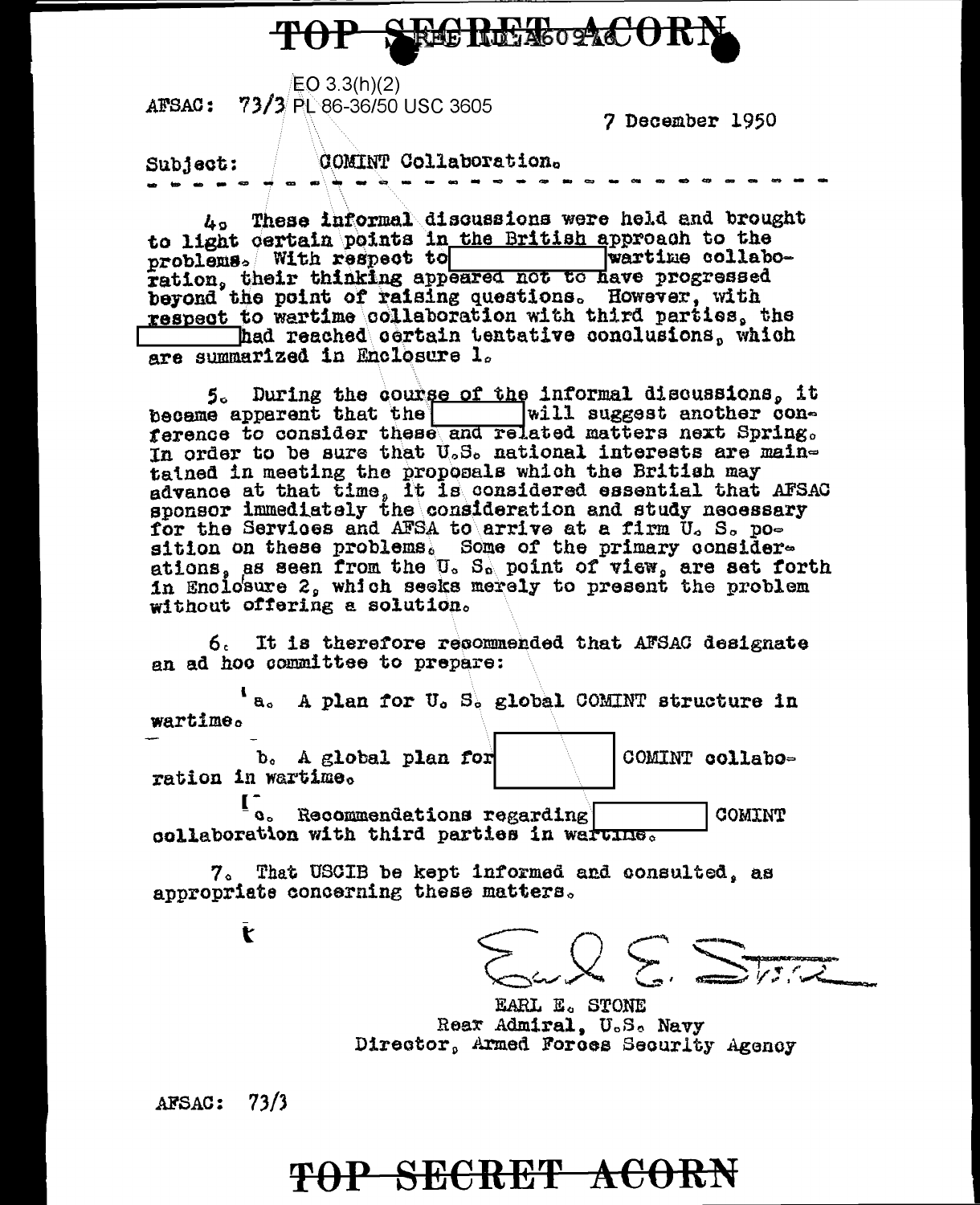# **TO REAGO ACORA**

#### ENCLOSURE 1

IMPRESSIONS OF THINKING WITH RESPECT TO WARTIME COMINT RELATIONS WITH THIRD POWERS

It will not be possible for forces to  $1<sub>n</sub>$ fight with forces of a third power under an integrated Headquarters Staff without making some COMINT available to officers of the third power.

 $2.$  In a Theater containing (or Combined)  $\vert$  COMINT units as well as COMINT units of a third power, it will be advisable to promote technical cooperation among such units.

Before allowing release of either intelligence or  $3<sub>n</sub>$ should enforce upon technical information, the security rules for the handling<br>the third power satisfactory security rules for the handling and use, at all levels, of intelligence and technical information from all sources.

It therefore follows that the should  $\mathbf{L}_{\alpha}$ prepare agreed security regulations governing all COMINT matters, and have them accepted by all countries with whom we may have COMINT dealings in wartime.

It is believed that these statements adequately sum-NOTE marize the current opinions of COMINT authorities. It is not believed that they have *rinished* exploring the problems, nor that these are necessarily the views which will be officially presented to the U.S. at the next conference.

> $EO 3.3(h)(2)$ PL 86-36/50 USC 3605

Enclosure (1)

### TOP SECRET ACORN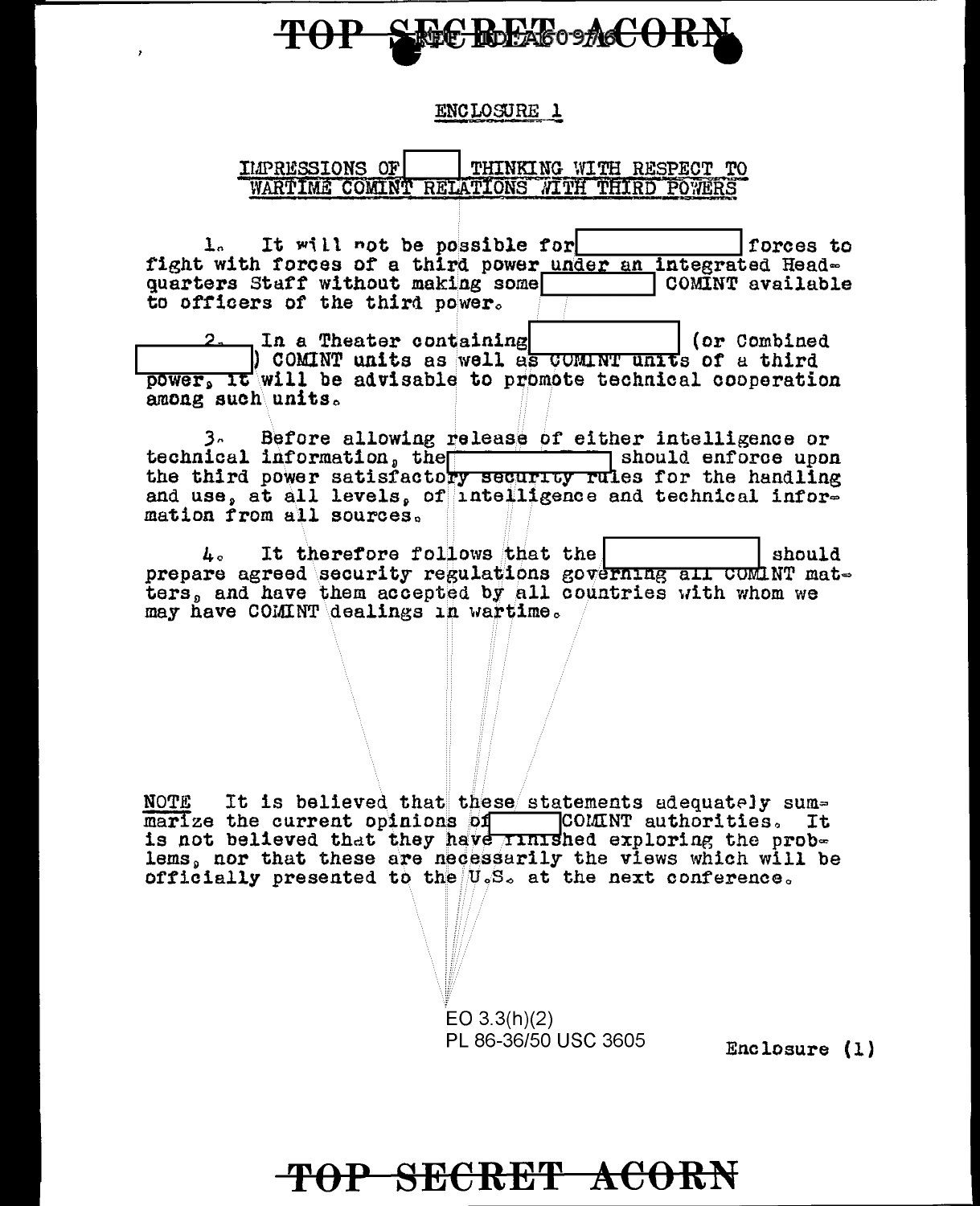#### **SEGRET**osAcCORN **TOP**

#### **ENCLOSURE 2**

 $EO 3.3(h)(2)$ PL 86-36/50 USC 3605

#### CONSIDERATIONS AFFECTING WARTIME COMINT COLLABORATION

1. In view of the close sollaboration since the early days of World War Il, it is not anticipated that the beginning of future hostilities would present any fundamental policy problems in this respect. However, important decisions must be reached as to the means of implementation of such collaboration. For example, plans must be drawn up which will answer, among others, the following questions:

To what extent will processing centers (National.  $a_{\alpha}$ and Theater and field) be combined oenters?

> To what extent will intercept units be combined units?

b.⁄

o. Will dissemination be effected through combined outlets?

d. In localities where combined centers and units are not advisable or feasible, what arrangements can be made for cross-dissemination?

e. Where, specifically, will Theater centers be established?

2. On the other hand, it is considered almost a certainty that combined command, with integrated staffs, will predominate within the field forces during any future conflict with the Soviet Union. Therefore, it is logical to assume that officers of many nationalities will be serving in capacities that demand their access to COMINT to enable intelligent and efficient performance of their assigned duties. If this assumption is accepted. it raises a series of questions relating to the method of disseminating COMINT at all levels of combined forces:

a. Shall each nation disseminate its own COMINT to its nationals, denying it to other allied nationals agreements excluded)?

b. Shall each nation disseminate its COMINT to authorized recipients of all allied nationalities?

Shall dissemination be effected through a combined  $\mathbf{G}_{\mathbf{Q}}$ summary containing the results of all allied COMINT Centers which is made available to authorized recipients of all allied nationalities?

TOP SECRET ACORN<sup>esure (2)</sup>